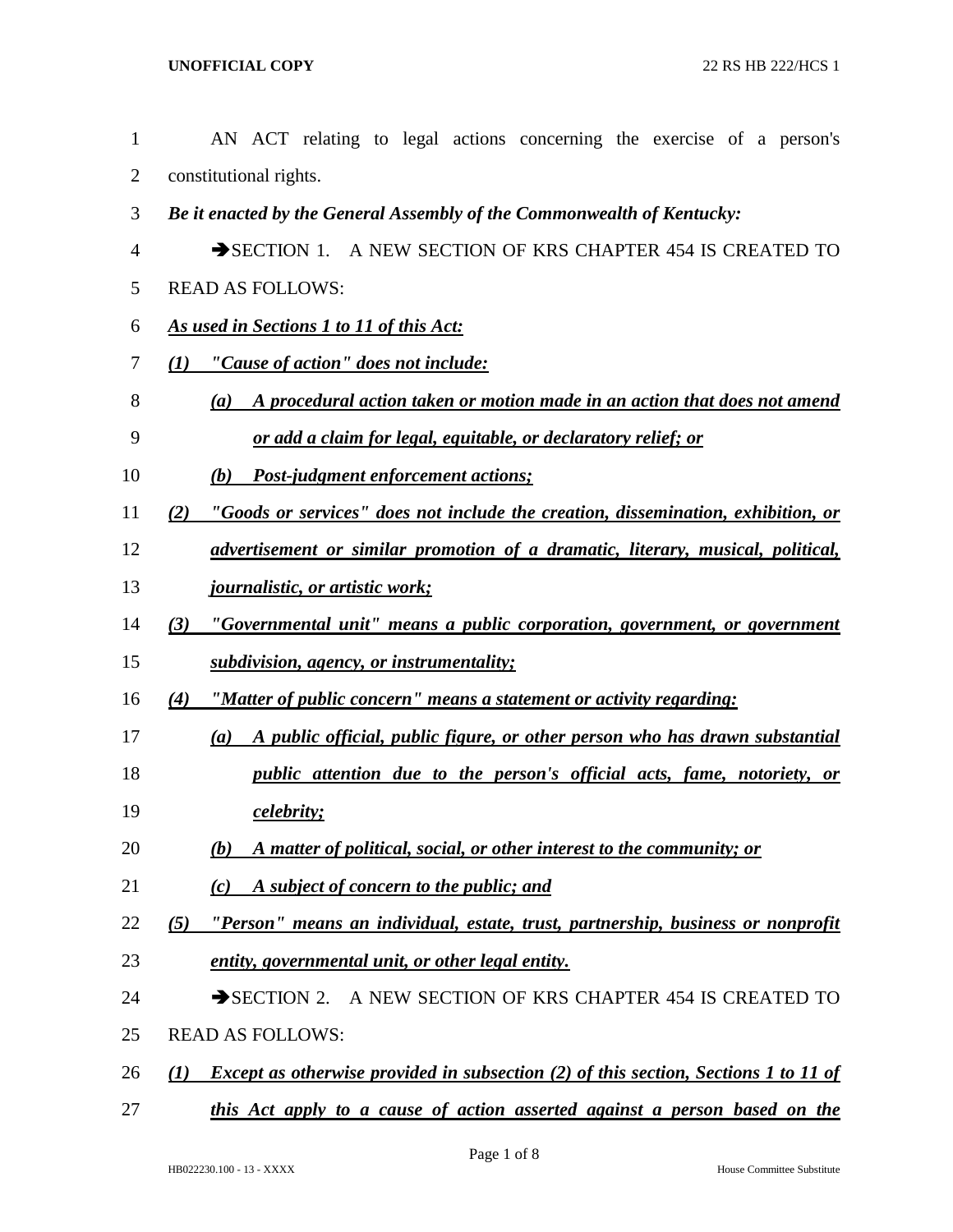| 1  |     |     | person's:                                                                           |
|----|-----|-----|-------------------------------------------------------------------------------------|
| 2  |     | (a) | Communication in a legislative, executive, judicial, administrative, or other       |
| 3  |     |     | governmental proceeding;                                                            |
| 4  |     | (b) | Communication on an issue under consideration or review in a legislative,           |
| 5  |     |     | executive, judicial, administrative, or other governmental proceeding; or           |
| 6  |     | (c) | <b>Exercise of the right of freedom of speech or of the press, the right to</b>     |
| 7  |     |     | assemble or petition, or the right of association, as guaranteed by the United      |
| 8  |     |     | States Constitution or Kentucky Constitution, on a matter of public                 |
| 9  |     |     | <u>concern.</u>                                                                     |
| 10 | (2) | (a) | <b>Except as provided in paragraph (b) of this subsection, Sections 1 to 11 of</b>  |
| 11 |     |     | <i>this Act shall not apply to a cause of action asserted:</i>                      |
| 12 |     |     | Against a governmental unit or an employee or agent of a<br>1.                      |
| 13 |     |     | <i>governmental unit acting or purporting to act in an official capacity;</i>       |
| 14 |     |     | By a governmental unit or an employee or agent of a governmental<br>2.              |
| 15 |     |     | unit acting in an official capacity to enforce a law to protect against             |
| 16 |     |     | <u>an imminent threat to public health or safety;</u>                               |
| 17 |     |     | Against a person primarily engaged in the business of selling or<br>3.              |
| 18 |     |     | <u>leasing goods or services if the cause of action arises out of a</u>             |
| 19 |     |     | communication or lack of communication related to the person's sale                 |
| 20 |     |     | <u>or lease of the goods or services;</u>                                           |
| 21 |     |     | Against a person named in a civil suit brought to establish or declare<br>4.        |
| 22 |     |     | real property possessory rights, use of real property, recovery of real             |
| 23 |     |     | property, quiet title to real property, or other claims relating to real            |
| 24 |     |     | <i>property;</i>                                                                    |
| 25 |     |     | Seeking recovery for bodily injury, wrongful death, or survival, or to<br><u>5.</u> |
| 26 |     |     | statements made regarding that legal action;                                        |
| 27 |     |     | Under the Kentucky Insurance Code or arising out of an insurance<br>6.              |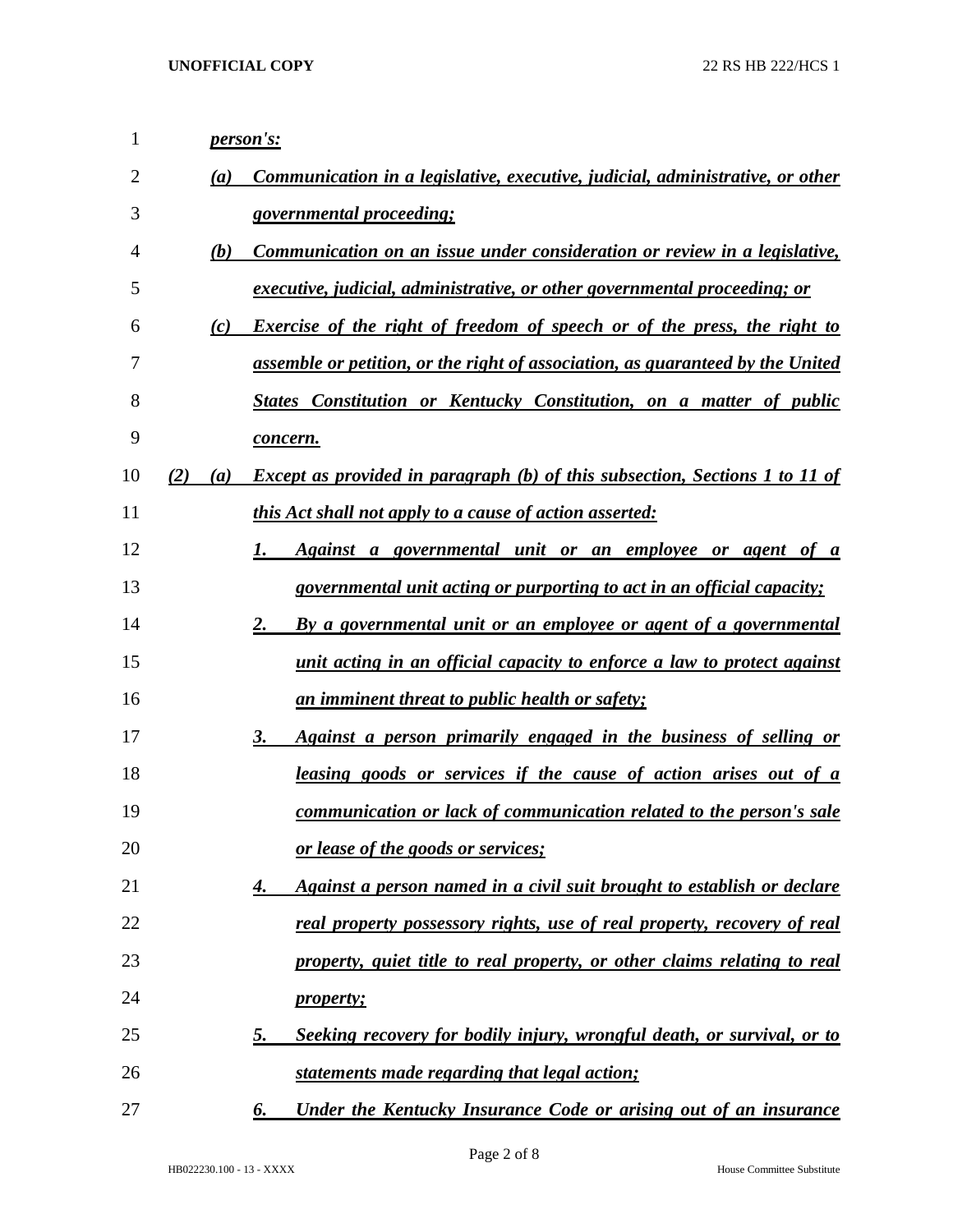| 1              |     | contract;                                                                                            |
|----------------|-----|------------------------------------------------------------------------------------------------------|
| $\overline{2}$ |     | 7.<br><u>Based on a common law fraud claim;</u>                                                      |
| 3              |     | 8.<br><b>Under KRS Chapters 401 to 407;</b>                                                          |
| 4              |     | Under KRS Chapter 337, 338, 339, 342, 344, or 345, including claims<br>9.                            |
| 5              |     | <u>of negligent supervision, retention, or infliction of emotional distress;</u>                     |
| 6              |     | wrongful discharge in violation of public policy; whistleblowing,                                    |
| 7              |     | including KRS 61.101 to 61.103; or enforcement of employee rights                                    |
| 8              |     | under civil service, collective bargaining, or handbooks and policies;                               |
| 9              |     | $\mathbf{r}$                                                                                         |
| 10             |     | 10.<br>Under the Kentucky Consumer Protection Act, KRS 367.110 to                                    |
| 11             |     | 367.300.                                                                                             |
| 12             | (b) | <b>Sections 1 to 11 of this Act apply to a cause of action asserted under</b>                        |
| 13             |     | <i>paragraph (a) of this subsection when the cause of action is:</i>                                 |
| 14             |     | An action against a person arising from any act of that person,<br>1.                                |
| 15             |     | <i>whether public or private, related to the gathering, receiving, posting,</i>                      |
| 16             |     | or processing of information for communication to the public,                                        |
| 17             |     | whether or not the information is actually communicated to the                                       |
| 18             |     | <i>public, for the creation, dissemination, exhibition, or advertisement or</i>                      |
| 19             |     | other similar promotion of a dramatic, literary, musical, political,                                 |
| 20             |     | <i>journalistic, or otherwise artistic work, including audio-visual work</i>                         |
| 21             |     | regardless of the means of distribution, a motion picture, a television                              |
| 22             |     | <u>or radio program, or an article published in a newspaper, Web site,</u>                           |
| 23             |     | magazine, or other platform, no matter the method or extent of                                       |
| 24             |     | distribution; or                                                                                     |
| 25             |     | An action against a person related to the communication, gathering,<br>2.                            |
| 26             |     | <i>receiving</i> , <i>posting</i> , <i>or processing of consumer</i><br><i>opinions</i><br><b>or</b> |
| 27             |     | commentary, evaluation of consumer complaints, or reviews or ratings                                 |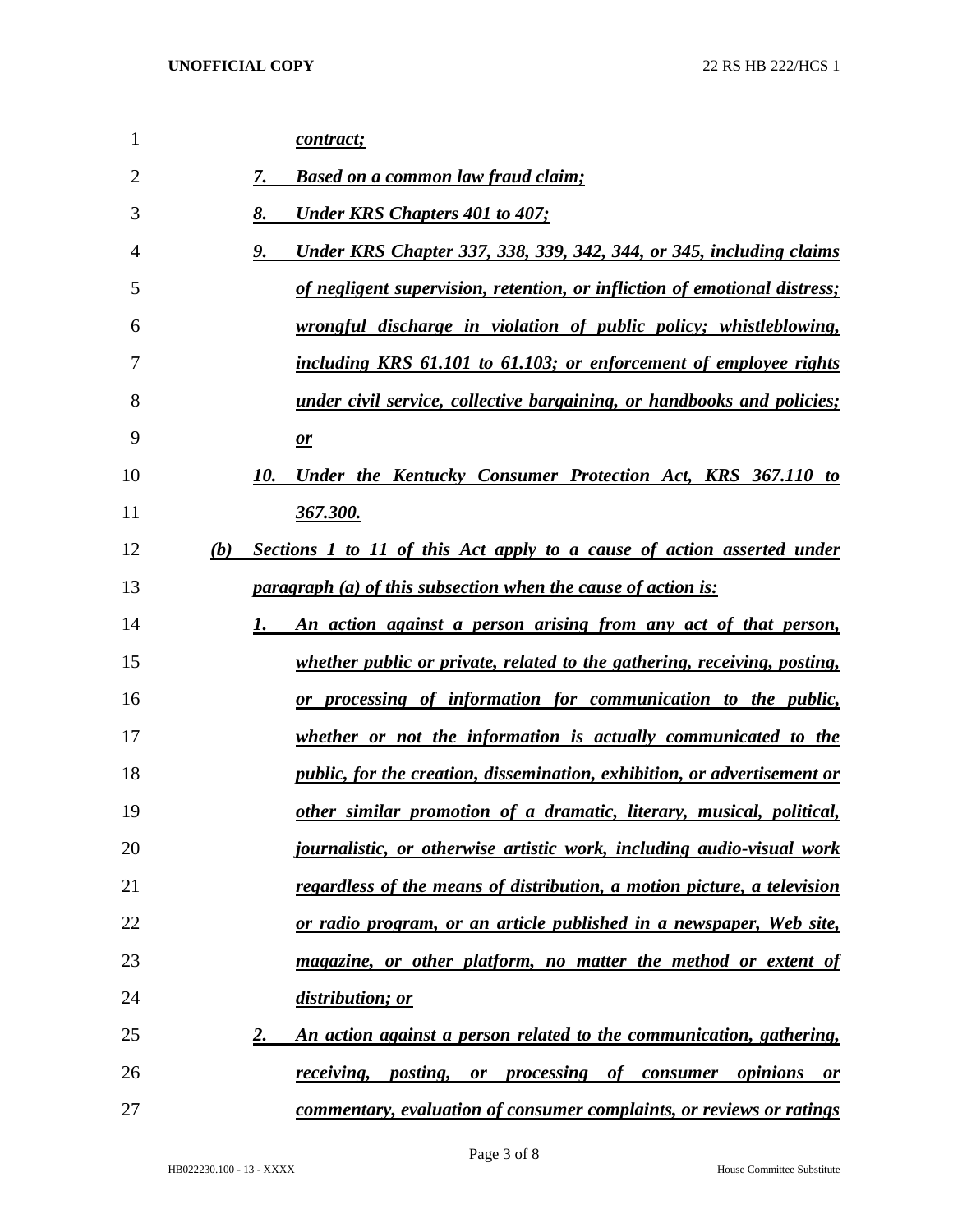| 1              | of businesses.                                                                                      |
|----------------|-----------------------------------------------------------------------------------------------------|
| $\overline{2}$ | $\rightarrow$ SECTION 3.<br>A NEW SECTION OF KRS CHAPTER 454 IS CREATED TO                          |
| 3              | <b>READ AS FOLLOWS:</b>                                                                             |
| 4              | No later than sixty (60) days after a party is served with a complaint, crossclaim,                 |
| 5              | counterclaim, third-party claim, or other pleading that asserts a cause of action to                |
| 6              | which Sections 1 to 11 of this Act apply, or at a later time on a showing of good cause,            |
| 7              | the party may file a special motion for expedited relief to dismiss the cause of action in          |
| 8              | <i>whole or in part.</i>                                                                            |
| 9              | $\rightarrow$ SECTION 4. A NEW SECTION OF KRS CHAPTER 454 IS CREATED TO                             |
| 10             | <b>READ AS FOLLOWS:</b>                                                                             |
| 11             | <i>Except as otherwise provided in subsections (4) to (7) of this section, on the filing</i><br>(I) |
| 12             | of a motion under Section 3 of this Act:                                                            |
| 13             | All other proceedings between the moving party and responding party,<br>(a)                         |
| 14             | including discovery and any pending hearing or motion, shall be stayed;                             |
| 15             | and                                                                                                 |
| 16             | (b)<br>On motion by the moving party, the court may stay a hearing or motion                        |
| 17             | involving another party, or discovery by another party, if the hearing or                           |
| 18             | ruling on the motion would adjudicate, or the discovery would relate to, an                         |
| 19             | <i><u>issue material to the motion.</u></i>                                                         |
| 20             | A stay under subsection (1) of this section shall remain in effect until entry of an<br>(2)         |
| 21             | <u>order ruling on the motion under Section 3 of this Act and expiration of the time</u>            |
| 22             | <u>under Section 9 of this Act for the moving party to appeal the order.</u>                        |
| 23             | <i>Except as otherwise provided in subsections (5), (6), and (7) of this section, if a</i><br>(3)   |
| 24             | party appeals from an order ruling on a motion under Section 3 of this Act, all                     |
| 25             | proceedings between all parties in the action shall be stayed. The stay shall                       |
| 26             | <u>remain in effect until the conclusion of the appeal.</u>                                         |
| 27             | During a stay under subsection (1) of this section, the court shall allow limited<br>(4)            |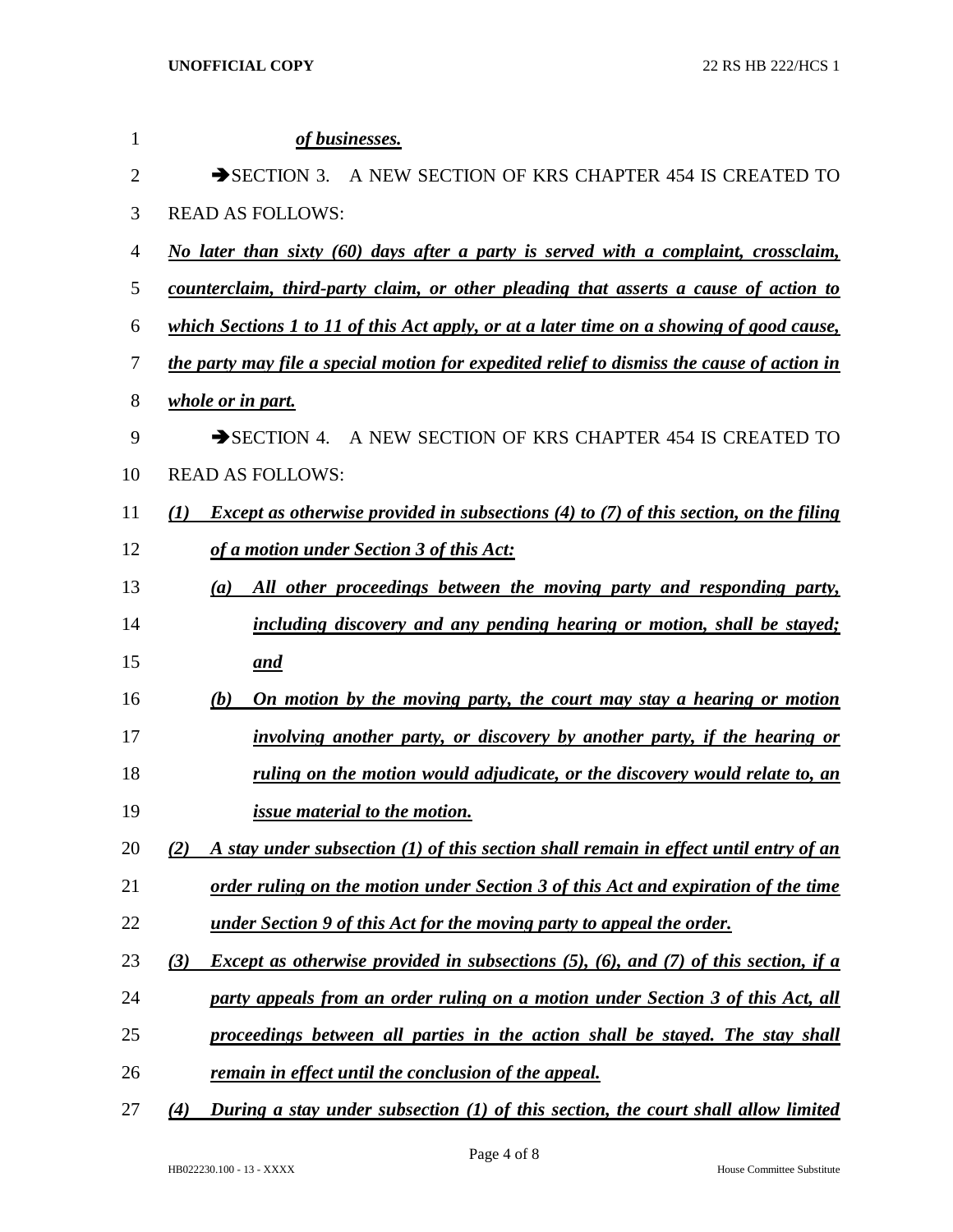## **UNOFFICIAL COPY** 22 RS HB 222/HCS 1

| $\mathbf{1}$   | discovery if a party shows that specific information is necessary to establish                   |
|----------------|--------------------------------------------------------------------------------------------------|
| $\overline{2}$ | whether a party has satisfied or failed to satisfy a burden under subsection $(1)$ of            |
| 3              | Section 7 of this Act and the information is not reasonably available unless                     |
| 4              | discovery is allowed.                                                                            |
| 5              | A motion under Section 10 of this Act for costs, attorney's fees, and expenses<br>(5)            |
| 6              | shall not be subject to a stay under this section.                                               |
| 7              | A stay under this section shall not affect a party's ability to voluntarily dismiss a<br>(6)     |
| 8              | cause of action or part of a cause of action or move to sever a cause of action.                 |
| 9              | During a stay under this section, the court for good cause may hear and rule on:<br>(7)          |
| 10             | A motion unrelated to the motion under Section 3 of this Act; and<br>(a)                         |
| 11             | A motion seeking a special or preliminary injunction to protect against an<br>(b)                |
| 12             | <i>imminent threat to public health or safety.</i>                                               |
| 13             | A NEW SECTION OF KRS CHAPTER 454 IS CREATED TO<br>$\rightarrow$ SECTION 5.                       |
| 14             | <b>READ AS FOLLOWS:</b>                                                                          |
| 15             | <b>The court shall hear a motion under Section 3 of this Act no later than sixty (60)</b><br>(I) |
| 16             | days after filing of the motion, unless the court orders a later hearing:                        |
| 17             | To allow limited discovery under Section 4 of this Act; or<br>(a)                                |
| 18             | For good cause shown.<br>(b)                                                                     |
| 19             | If the court orders a later hearing under subsection $(1)(a)$ of this section, the<br>(2)        |
| 20             | <u>court shall hear the motion under Section 3 of this Act no later than sixty (60)</u>          |
| 21             | days after the court order allowing limited discovery, unless the court orders a                 |
| 22             | later hearing under subsection $(1)(b)$ of this section.                                         |
| 23             | SECTION 6. A NEW SECTION OF KRS CHAPTER 454 IS CREATED TO                                        |
| 24             | <b>READ AS FOLLOWS:</b>                                                                          |
| 25             | In ruling on a motion under Section 3 of this Act, the court shall consider the                  |
| 26             | pleadings, the motion, any reply or response to the motion, and any evidence that could          |
| 27             | be considered in ruling on a motion for summary judgment.                                        |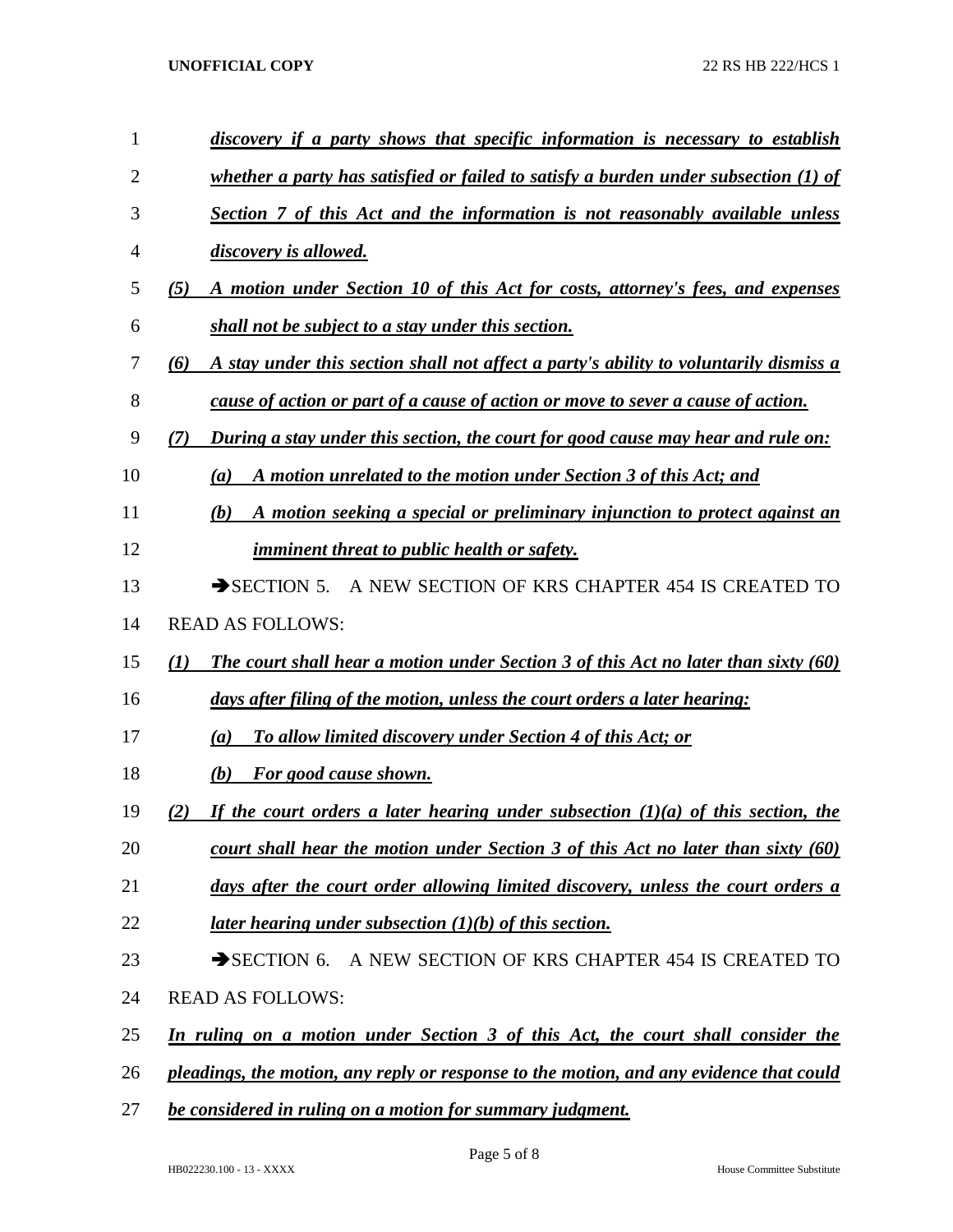| 1              | SECTION 7.<br>A NEW SECTION OF KRS CHAPTER 454 IS CREATED TO                                          |
|----------------|-------------------------------------------------------------------------------------------------------|
| $\overline{2}$ | <b>READ AS FOLLOWS:</b>                                                                               |
| 3              | In ruling on a motion under Section 3 of this Act, the court shall dismiss with<br>(I)                |
| 4              | <i><u>prejudice a cause of action, or part of a cause of action, if:</u></i>                          |
| 5              | <b>The moving party establishes under subsection (1) of Section 2 of this Act</b><br>$\left(a\right)$ |
| 6              | <i>that Sections 1 to 11 of this Act apply;</i>                                                       |
| 7              | <b>The responding party fails to establish under subsection (2) of Section 2 of</b><br>(b)            |
| 8              | <i>this Act that Sections 1 to 11 of this act do not apply; and</i>                                   |
| 9              | Either:<br>(c)                                                                                        |
| 10             | The responding party fails to establish a prima facie case as to each<br>1.                           |
| 11             | <u>essential element of the cause of action; or</u>                                                   |
| 12             | The moving party establishes that:<br>2.                                                              |
| 13             | The responding party failed to state a cause of action upon<br>а.                                     |
| 14             | <i>which relief can be granted; or</i>                                                                |
| 15             | <b>There is no genuine issue as to any material fact and the moving</b><br>$\mathbf{b}$ .             |
| 16             | party is entitled to judgment as a matter of law on the cause of                                      |
| 17             | action or part of the action.                                                                         |
| 18             | A voluntary dismissal without prejudice of a responding party's cause of action,<br>(2)               |
| 19             | or part of a cause of action, that is the subject of a motion under Section 3 of this                 |
| 20             | Act does not affect a moving party's right to obtain a ruling on the motion and                       |
| 21             | seek costs, attorney's fees, and expenses under Section 10 of this Act.                               |
| 22             | A voluntary dismissal with prejudice of a responding party's cause of action, or<br>(3)               |
| 23             | part of a cause of action, that is the subject of a motion under Section 3 of this                    |
| 24             | Act establishes for the purpose of Section 10 of this Act that the moving party                       |
| 25             | prevailed on the motion.                                                                              |
| 26             | $\rightarrow$ SECTION 8.<br>A NEW SECTION OF KRS CHAPTER 454 IS CREATED TO                            |
| 27             | <b>READ AS FOLLOWS:</b>                                                                               |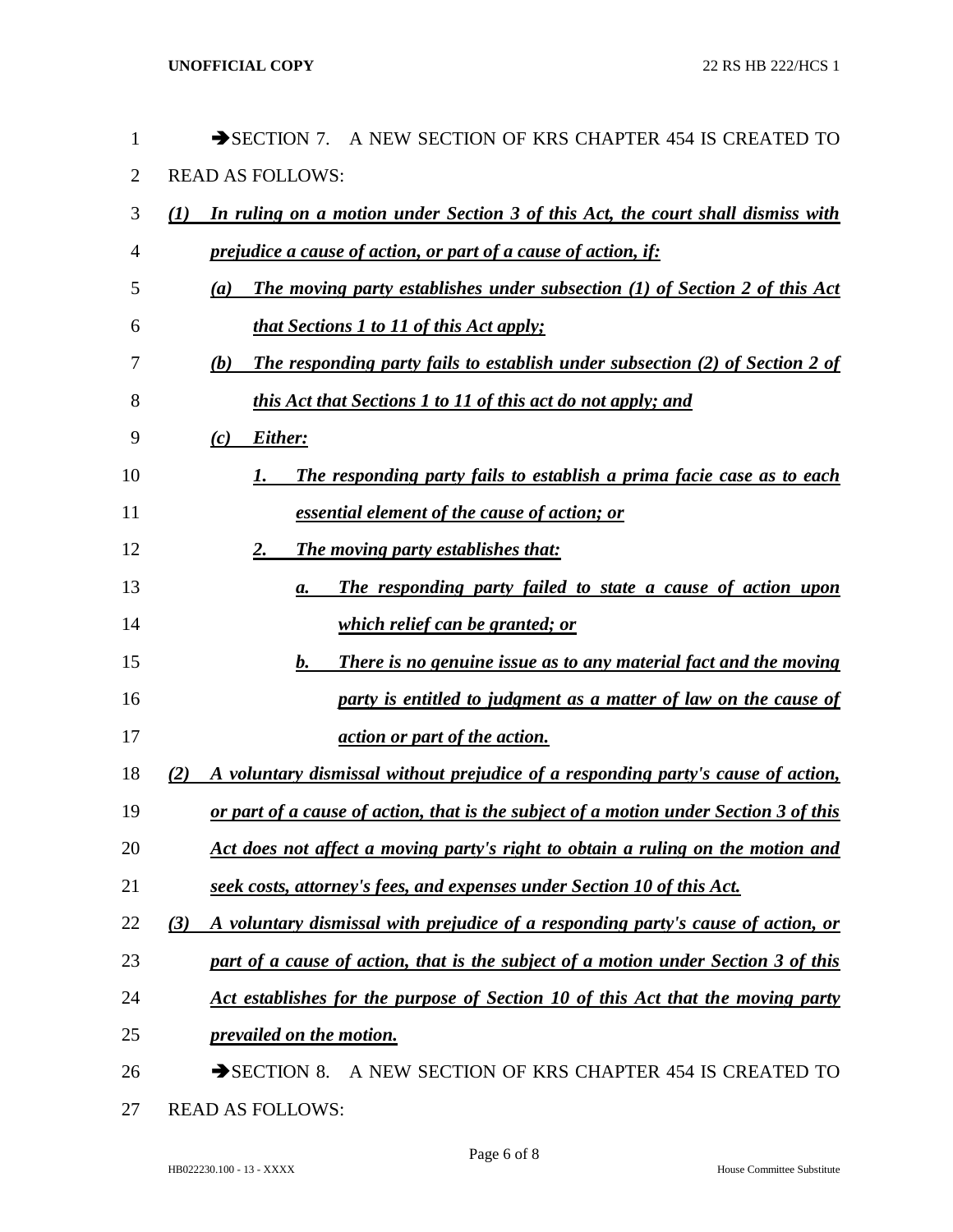**UNOFFICIAL COPY** 22 RS HB 222/HCS 1

| $\mathbf{1}$   | <b>The court shall rule on a motion under Section 3 of this Act no later than sixty (60)</b> |
|----------------|----------------------------------------------------------------------------------------------|
| $\overline{2}$ | days after a hearing under Section 5 of this Act.                                            |
| 3              | SECTION 9. A NEW SECTION OF KRS CHAPTER 454 IS CREATED TO                                    |
| $\overline{4}$ | <b>READ AS FOLLOWS:</b>                                                                      |
| 5              | A moving party may appeal as a matter of right from an order denying, in whole or in         |
| 6              | part, a motion under Section 3 of this Act. The appeal shall be filed no later than          |
| 7              | <i>twenty-one (21) days after entry of the order.</i>                                        |
| 8              | SECTION 10. A NEW SECTION OF KRS CHAPTER 454 IS CREATED TO                                   |
| 9              | <b>READ AS FOLLOWS:</b>                                                                      |
| 10             | On a motion under Section 3 of this Act, the court shall award court costs,<br>(1)           |
| 11             | reasonable attorney's fees, and reasonable litigation expenses related to the                |
| 12             | motion:                                                                                      |
| 13             | To the moving party if the moving party prevails on the motion; or<br>(a)                    |
| 14             | To the responding party if the responding party prevails on the motion and<br>(b)            |
| 15             | the court finds that the motion was frivolous or filed solely with the intent to             |
| 16             | delay the proceeding.                                                                        |
| 17             | If the court orders dismissal of a compulsory counterclaim, the court may award<br>(2)       |
| 18             | to the moving party reasonable attorney's fees incurred in defending against the             |
| 19             | counterclaim if the court finds that the counterclaim is frivolous or solely                 |
| 20             | intended for delay.                                                                          |
| 21             | SECTION 11. A NEW SECTION OF KRS CHAPTER 454 IS CREATED TO                                   |
| 22             | <b>READ AS FOLLOWS:</b>                                                                      |
| 23             | Sections 1 to 11 of this Act shall be broadly construed and applied to protect the           |
| 24             | exercise of the right of freedom of speech and of the press, the right to assemble and       |
| 25             | petition, and the right of association, as guaranteed by the United States Constitution      |
| 26             | or Kentucky Constitution.                                                                    |
| 27             | Section 12. This Act may be cited as the Uniform Public Expression Protection                |